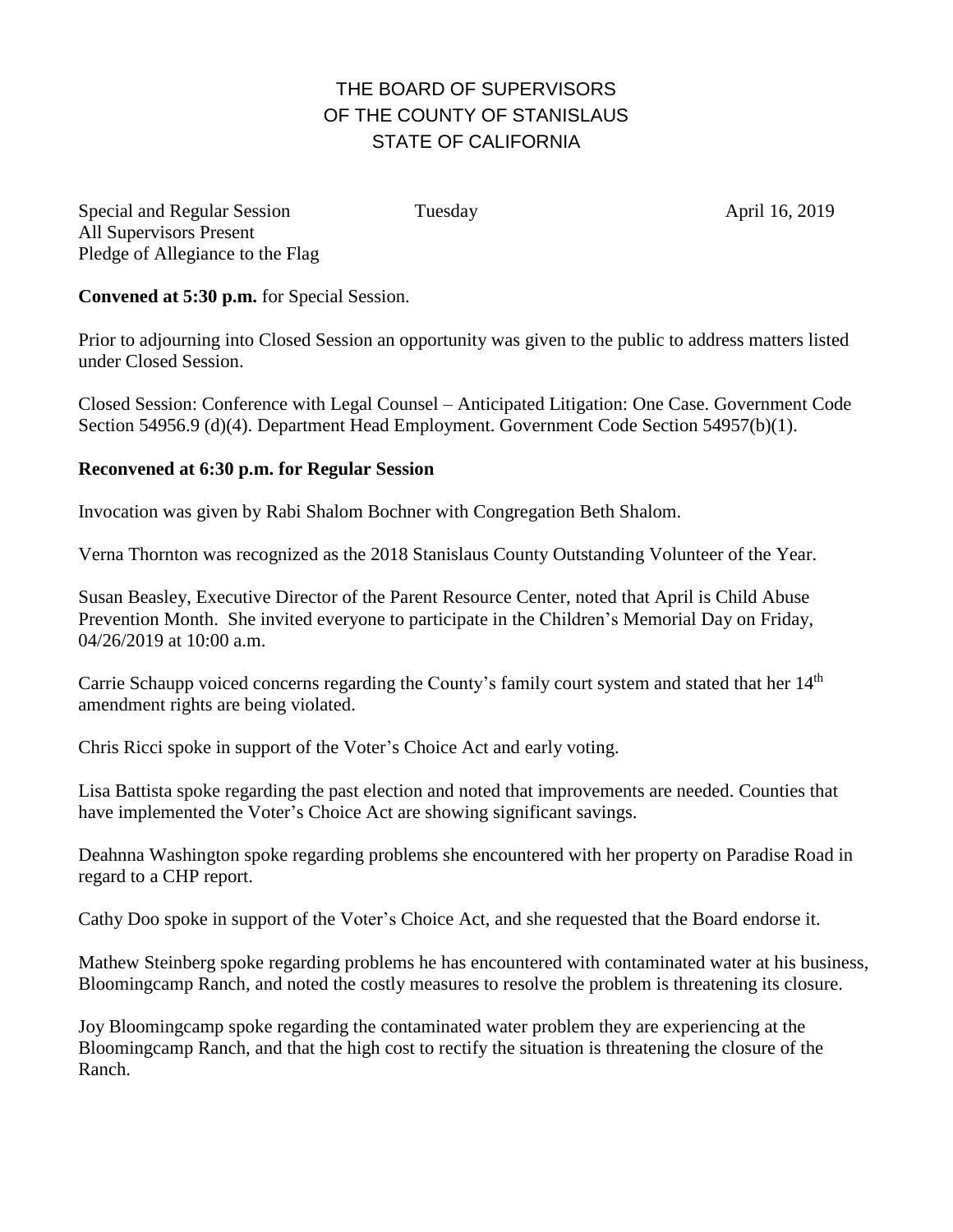Rafael Rodriguez spoke in Spanish regarding gang activity, including a shooting, near schools on Franzine Road in Empire. He also voiced concerns regarding a marijuana dispensary on Yosemite Blvd (Transcript available from the Clerk).

Efrain Juarez spoke in Spanish regarding illegal activity occurring on Franzine Road in Empire including motorcycle racing, vehicle accidents, and a recent shooting. (Transcript available from the Clerk)

Denise Hunt spoke in support the Voter's Choice Act. She urged the Board to support implementing this in Stanislaus County.

Melody McGill asked the Board to consider repaving and widening Euclid Road in rural Hughson due to its poor condition.

Stephanie Endsley-Bull, a teacher from Turlock, spoke in support of the Voter's Choice Act and shared her experience at the poll this last election.

Donna Endsley spoke in support of the Voter's Choice Act and stated that we need to use better technology so that voters are not turned away at the polls.

Janet Smith spoke in support of the Voter's Choice Act, and that it must be made a priority.

Patrice LaBelle also spoke in support of the Voter's Choice Act.

Brett Dickerson spoke in support of the Bloomingcamp Family and shared issues he has with regulations and the high cost of permits are driving people out of California.

Victor Costa spoke in support of the Voter's Choice Act and stated that Fresno County just implemented the Voter's Choice Act.

Juan Vasquez spoke in support of the Voter's Choice Act.

Shavonne Els spoke in support of the Voter's Choice Act.

Berryhill/Olsen unan. Adopted the consent calendar after removing from the consent calendar **6.C.4**  Approval to Adopt a Resolution of a Proposed List of Projects for Senate Bill 1, the Road Repair and Accountability Act

- **6.A.1** Approved the minutes of 04/02/2019
- **6.A.2** Appointed Christopher Joseph Nunes to the Empire Municipal Advisory Council

2019-0209

- **6.A.3** Appointed Arla A. Green III to the Stanislaus County Local Task Force on Solid Waste Management 2019-0210
- **6.A.4** Appointed Sherry Ann Laffoon to the Stanislaus County Child Abuse Prevention Council 2019-0211
- **6.A.5** Appointed William Dale Hurst to the Veterans Advisory Commission 2019-0212
- **6.A.6** Declared a vacancy on the Valley Home Municipal Advisory Council 2019-0213
- **6.B.1** Set a public hearing on 05/07/2019 at the 9:00 a.m. meeting to introduce and waive the first reading of an ordinance to amend chapters 9.82 and 4.36 of the Stanislaus County Code and associated Department of Agriculture and Weights and Measures fee schedule; and, authorized the Clerk to publish notice as required by law – Agricultural Commissioner ORD-56-H-1 2019-0214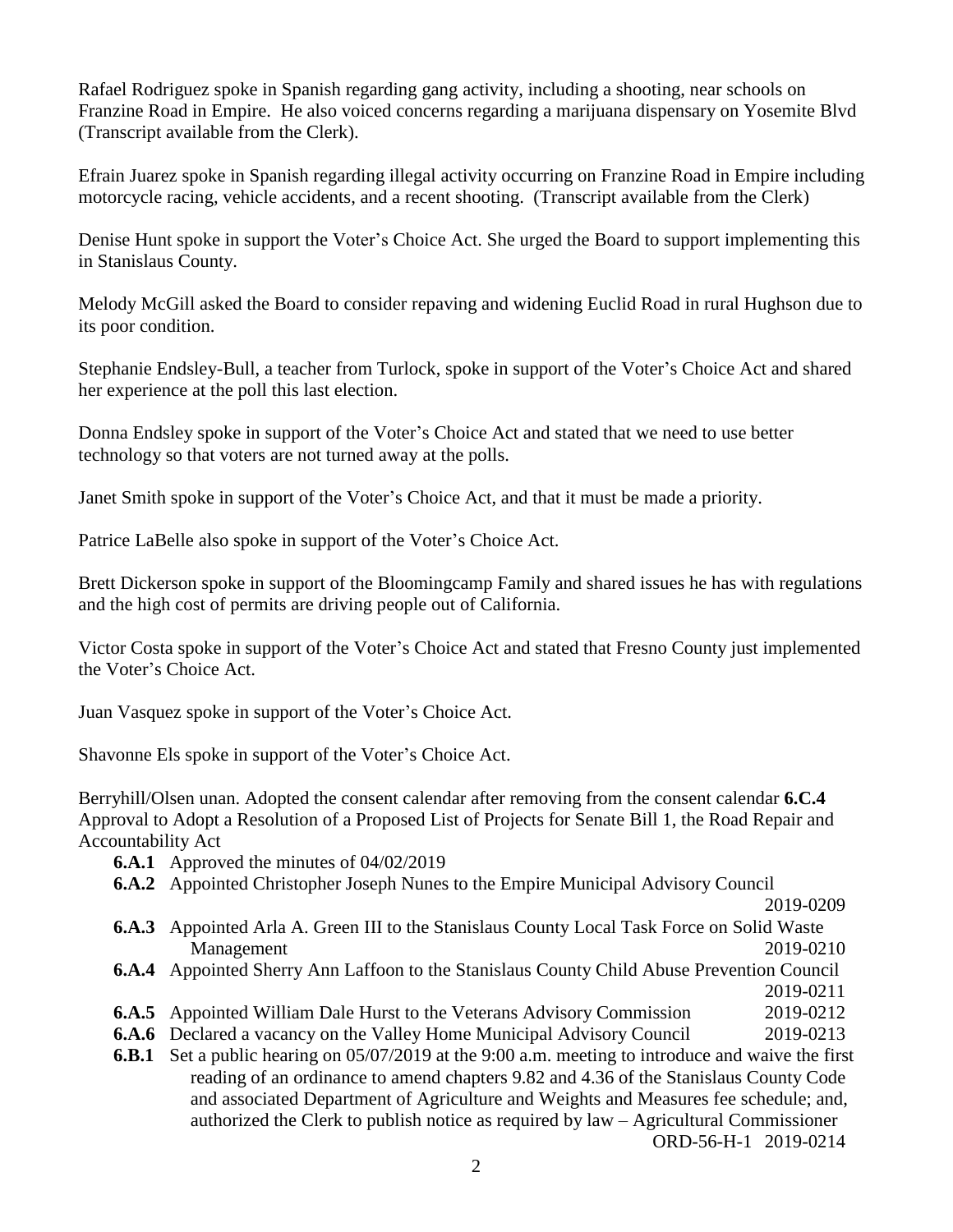**6.B.2** Set a public hearing on 05/07/2019 at the 9:00 a.m. meeting to introduce and waive the first reading of an ordinance to establish new fees and amend or eliminate existing fees for DER; and, authorized the Clerk to publish notice as required by law – DER

```
ORD-56-H-2 2019-0215
```
- **6.B.3** Set a public hearing on 05/07/2019 at the 9:00 a.m. meeting to introduce and waive the first reading of an ordinance to establish a new fee and amend existing fees for planning services; and, authorized the Clerk to publish notice as required by law – Planning ORD-56-H-3 2019-0216
- **6.B.4** Authorized the CEO, or his designee, to negotiate and sign an agreement with Economic & Planning Systems, Inc. to prepare an Enhanced Infrastructure Financing District (EIFD) financing analysis and plan for the Crows Landing Industrial Business Park (CLIBP), not to exceed \$125,000 – CEO 2019-0217
- **6.B.5** Approved the extension of the Stanislaus County Refuse Removal Franchise Agreement (Area 3) with the Turlock Scavenger Company through 11/05/2026; and, authorized the CEO to sign and execute the contract extension for Stanislaus County Refuse Removal in Franchise Area 3 with Turlock Scavenger Company – DER 2019-0218
- **6.B.6** Approved the use of up to \$5,000 from the Community Development Fund to support the West Side Health Care Task Force; and, directed the Auditor-Controller to make the necessary budget adjustments per the budget journal, attached to the agenda item – CEO 2019-0219
- **6.B.7** Authorized the CEO to negotiate an amendment to the agreement between the County of Stanislaus and RxBenefits, Inc., for the administration of prescription drug benefits through 10/31/2024, to support the County's self-insured employee health insurance program; approved the addition of the High Dollar Claim Review and Low Clinical Value Exclusions programs, at a combined cost of approximately \$80,000 per year, or just under \$500,000 for the duration of the contract period; and, authorized the CEO to sign the amendment and any amendments not to exceed the maximum agreement amount of \$850,000 – Risk Management 2019-0220
- **6.B.8** Approved a new agreement with Aspiranet for the provision of the Stanislaus County California Wraparound Program Services for the period of 04/17/2019 through 06/30/2020; authorized the BHRS Director, or his designee, to sign the agreement with Aspiranet for the provision of the Stanislaus County California Wraparound Program for the period of 04/17/2019 through 06/30/2020 in the amount of \$2,272,272; and, authorized the BHRS Director, or his designee, to negotiate and sign amendments to the agreement, to add services and payment for services up to \$100,000, budget permitting, for the period of 04/17/2019 through 06/30/2020 – BHRS 2019-0221
- **6.B.9** Accepted the eighteenth update in accordance with Public Contract Code Sections 20134 and 22050 for emergency remediation/repairs at  $10<sup>th</sup>$  Street Place, to repair water damage and restore essential government operations – CEO 2019-0222
- **6.B.10** Approved the third update on the homeless facility plan and partnership between the County, the City of Modesto and The Salvation Army in accordance with the provisions of the Public Contract Code and related matters – CEO 2019-0223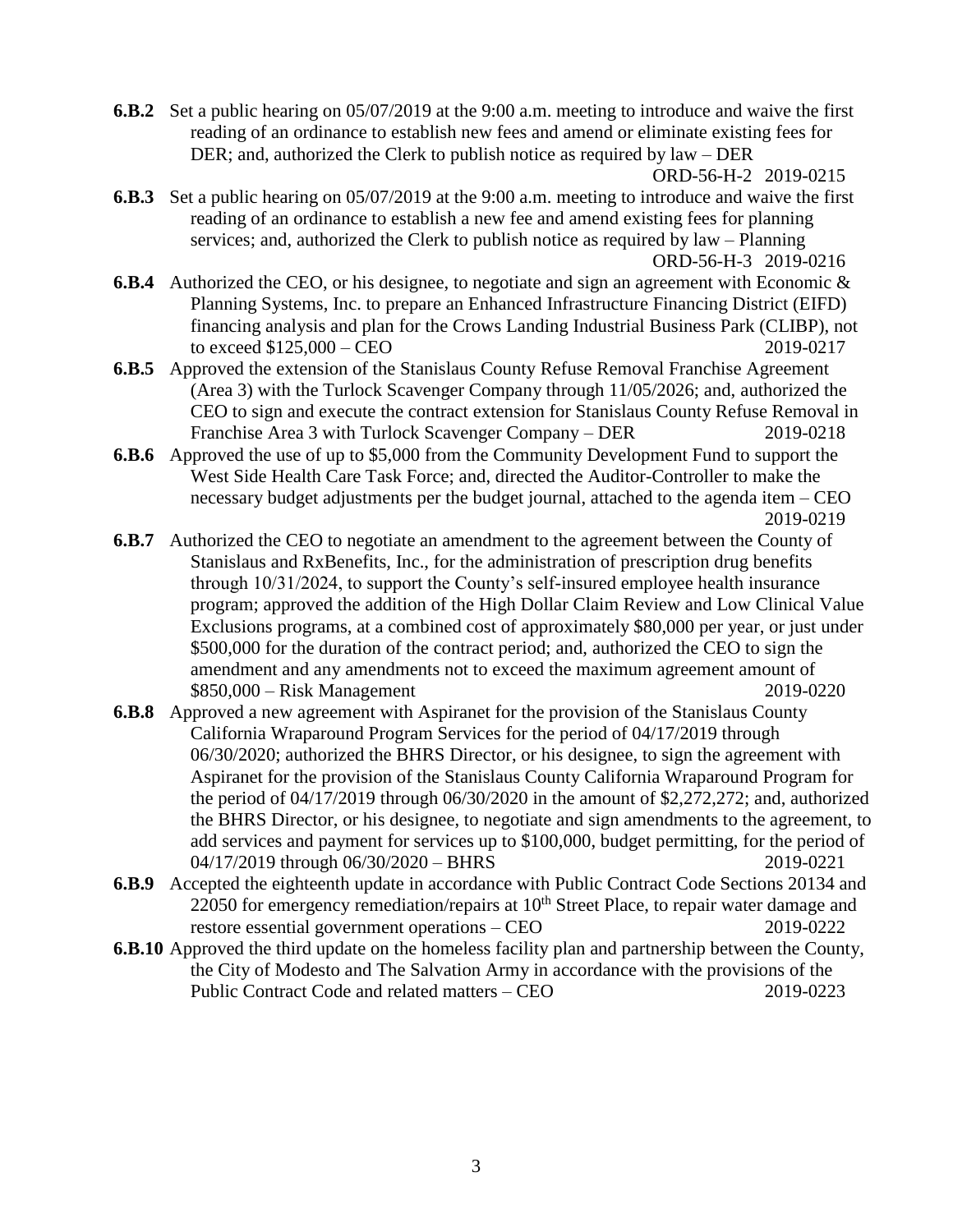- **6.B.11** Approved the final completion and acceptance of construction of Site Improvements at CCIII, located at 917 Oakdale Road, Modesto for the relocation of HSA divisions; approved the final contract amount for the construction of the site improvements for CCIII, with Taylor Backhoe Services Inc., of Merced, CA: original contract: \$194,234, plus change orders \$23,145, deductive change order for site security (\$30,000), for a total contract amount of \$187,379; and, authorized the Project Manager, on behalf of the Board as the Awarding Authority, to finalize contract closeout details, sign completion documents, record Notices of Completion, release retention funds less any withholdings deemed appropriate, and process all remaining closeout activities for the above contracts for the CCIII Site Improvement Project – CEO2019-0224
- **6.B.12** Approved the Stanislaus County Social Media Administration Policy CEO 2019-0225
- **6.C.1** Approved the Construction Agreement for the Hickman Road over Tuolumne River Bridge Replacement Project between the City of Waterford and Stanislaus County; authorized the Chairman to execute the Construction Agreement; and, authorized the Director of Public Works to take any appropriate actions necessary to carry out the purpose and intent of these recommendations – PW 2019-0226
- **6.C.2** Approved the Plans and Specifications for the Emergency Water Main Extension on W. Mariposa Street Project, USDA Federal Grant; awarded a contract for Construction Services to Allen A. Waggoner Construction, Inc. of Ripon, CA for the Emergency Water Main Extension on West Mariposa Street Project; authorized the Director of Public Works to execute a contract with Allen A. Waggoner Construction, Inc. in the amount of \$321,777 and to sign necessary documents, including any amendments to the agreement not to exceed 10%, in accordance with Public Contract Code Section 20137 and 20142; and, authorized the Director of Public Works to take any appropriate action necessary to carry out the purpose and intent of these recommendations – PW 2019-0227
- **6.C.3** Adopted a resolution authorizing the Public Works Transit Manager to act as the certifying representative for all Federal and State grants and funding activities initiated by and for Stanislaus County Public Works Local Transit Division, which manages STaRT – PW 2019-0228
- **6.C.5** Approved Amendment No. 2 to the TY Lin International professional design services agreement for additional environmental services for the Faith Home Road/Garner Road Bridge over the Tuolumne River Project, in the amount of \$414,678; with a new not-toexceed total contract amount of \$2,149,250; and, authorized the Director of Public Works to execute the amendment with TY Lin International in the amount of \$414,678 and to sign necessary documents – PW 2019-0230
- **6.C.6** Approved a Public Transit MOU between StanCOG and the County of Stanislaus; and, authorized the Chairman to execute the MOU – PW 2019-0231
- **6.C.7** Authorized the Public Works Transit Manager to accept the Low Carbon Transit Operations Program (LCTOP) grant for approximately \$144,320; and, adopted a resolution authorizing the Public Works Transit Manager to execute all required documents of the LCTOP grant and any amendments – PW 2019-0232
- **6.D.1** Set a public hearing on 04/30/2019, at the 9:00 a.m. meeting, to consider the Planning Commission's recommendation for Approval of Use Permit and Development Agreement Application No. PLN2018-0159, Stockton Business Strategies, located at 1837 Welty Road, between Spencer and West Blewett Roads, in the Vernalis area; and, authorized the Clerk to publish a notice of public hearing as required by law – Planning

ORD-56-G-4 2019-0233

**6.D.2** Rescheduled the public hearing from the 04/30/2019, 9:00 a.m. meeting to the 05/21/2019, 6:30 p.m. meeting to consider approval of the Stanislaus Urban County's FY 2019-2020 Annual Action Plan (AAP) – Planning 2019-0234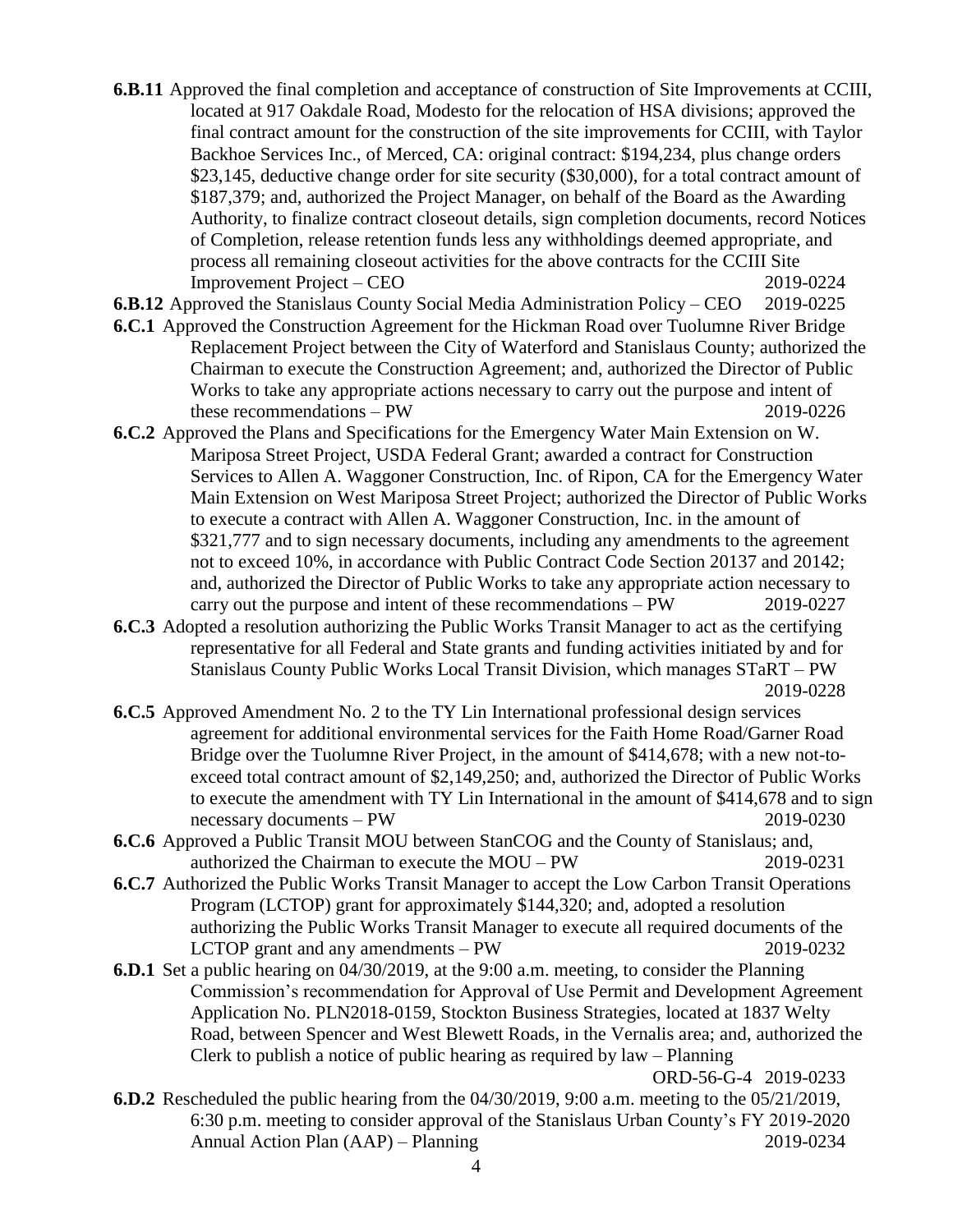Chiesa/Olsen unan. **6.C.4** Approved a resolution to adopt a list of projects funded by Senate Bill 1 and the Road Repair and Accountability Act – PW 2019-0229 Berryhill/DeMartini unan. **7.1** Authorized the CEO, or his designee, to implement a community cleanup pilot program to combat illegal dumping in the unincorporated area; approved the use of up to \$100,000 in Community Development Funds to contribute towards the funding of the community cleanup pilot program; and, directed the Auditor-Controller to make the necessary budget adjustments per the budget journal, attached to the agenda item – CEO 2019-0235

Chiesa/Olsen unan. **8.1** Conducted a public hearing to consider the Planning Commission's recommendation for approval of General Plan Amendment and Rezone Application No. PLN2017-0134, Mo's Oasis, located at 8000 E. Whitmore Avenue, on the southeast corner of E. Whitmore Avenue and Geer Road, in the Hughson area; adopted the Negative Declaration pursuant to CEQA Guidelines Section 15074(b), by finding that on the basis of the whole record, including the Initial Study and any comments received, that there is no substantial evidence the project will have a significant effect on the environment and that the Negative Declaration reflects Stanislaus County's independent judgement and analysis; ordered the filing of a Notice of Determination with the Stanislaus County Clerk Recorder's Office pursuant to Public Resources Code Section 21152 and CEQA Guidelines Section 15075; finds, based on the discussion in the agenda item, and the whole of the record that: (a) the General Plan Amendment will maintain a logical land use pattern without detriment to existing and planned land uses; (b) the County and other affected governmental agencies will be able to maintain levels of service consistent with the ability of the governmental agencies to provide a reasonable level of service; (c) the amendment is consistent with the General Plan goals and policies; (d) the alternative to the Agricultural Buffer Standards applied to this project provides equal or greater protection than the existing buffer standards; finds that the proposed Planned Development zoning is consistent with the Planned Development General Plan designation; approved General Plan Amendment and Rezone Application No. PLN2017-0134 – Mo's Oasis, subject to the Development Standards, attached to the agenda item, including the removal of Development Standard Number 17; and, introduced, waived the reading, and adopted ordinance C.S. 1233 for the approved Rezone Application No. PLN2017-0134 – Mo's Oasis – Planning

ORD-56-G-3 2019-0236 2019-0237

DeMartini/Olsen unan. **8.2** Conducted a public hearing to consider the Planning Commission's recommendation for approval of Williamson Act Cancellation and Use Permit Application No. PLN2015- 0081 – Sullivan Road Solar, located east of Sullivan Road and bisected by Pete Miller Road, west of Interstate 5, in the Newman area; adopted the Mitigated Negative Declaration pursuant to CEQA Guidelines Section 15074(b), by finding that on the basis of the whole record, including the Initial Study and any comments received, that there is no substantial evidence the project will have a significant effect on the environment and that the Mitigated Negative Declaration reflects Stanislaus County's independent judgement and analysis; finds that the amended and new mitigation measures, as discussed in the staff report and revised Mitigation Monitoring Plan, are equivalent to or more effective than the previous Mitigation Measures circulated with the Initial Study and that they, themselves, will not cause any potentially significant effect on the environments pursuant to CEQA guidelines section 15074.1; finds, based on the discussion in the agenda item, and the whole of the record that: (a) the cancellation is consistent with the purposes of the Williamson Act; (b) the cancellation is for land on which a notice of nonrenewal has been served pursuant to California Government Code Section 51245; (c) the cancellation is not likely to result in the removal of adjacent lands from agricultural use; (d) the cancellation is for an alternative use which is consistent with the applicable provisions of the county General Plan; (e) the cancellation will not result in discontiguous patterns of urban development; (f) there is no proximate noncontracted land which is available and suitable for the use to which it is proposed the contracted land be put, or, that development of the contracted land would provide more contiguous patterns of urban development than development of proximate non-contracted land; (g) the cancellation is in the public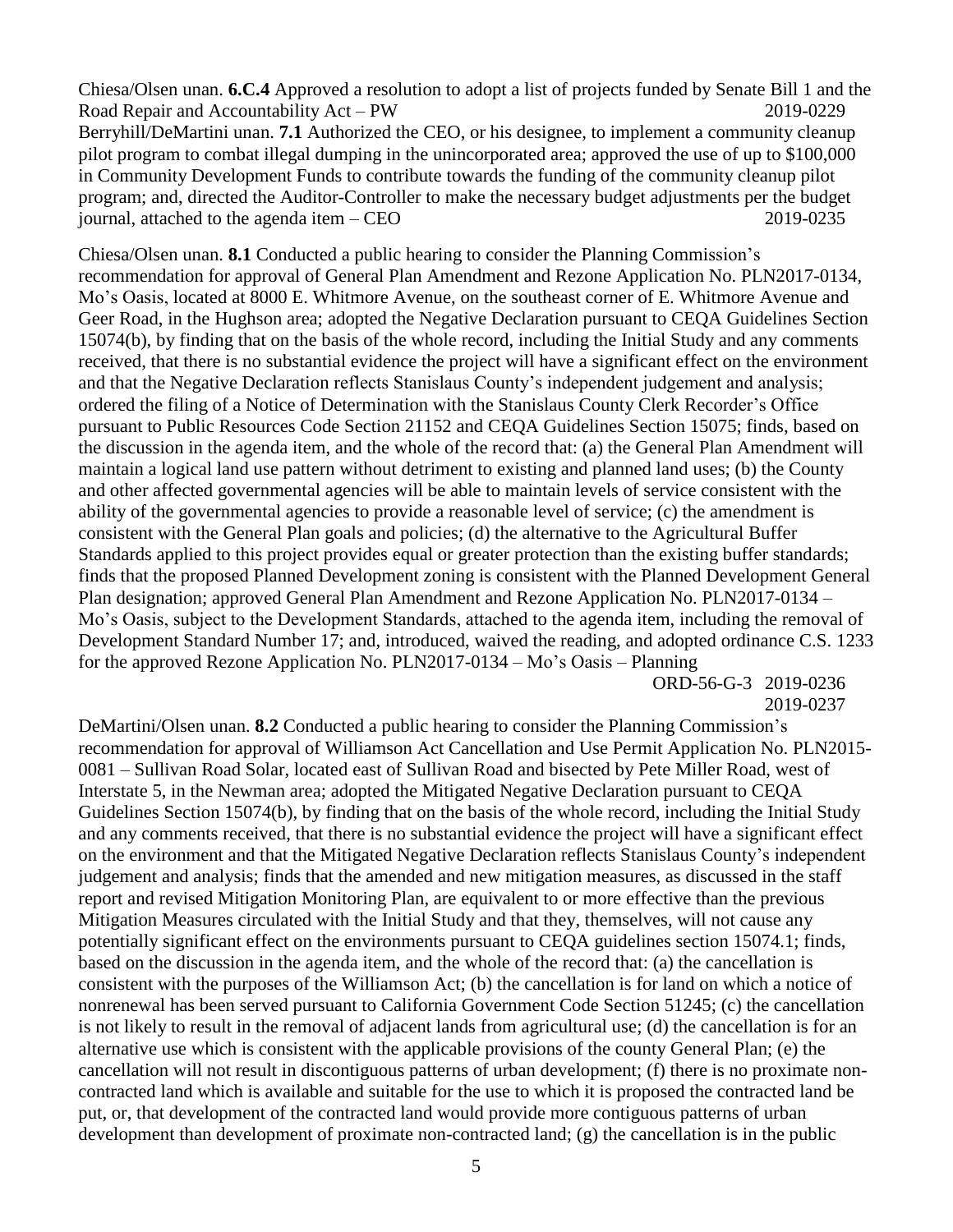interest; (h) other public concerns substantially outweigh the objectives of the Williamson Act; accepted the cancellation value of the subject property as \$684,000 as determined by the County Assessor; certified to the County Auditor-Controller that the cancellation fee, which must be paid as deferred taxes, is an amount equal to 12 ½% of the cancellation value, or a total of eighty-five thousand five hundred dollars (\$85,500); approved the tentative cancellation of a portion of Williamson Act Contract No. 71-0101 subject to payment of the cancellation fee, unless the fee is paid within one year of the filing of the Certificate of Tentative Cancellation, the fee shall be re-computed as provided by state law; directed the Clerk to record a Certificate of Tentative Cancellation within 30 days of this action; directed the Clerk, within 30 days of the Board action, to publish the Notice of the Decision and to deliver a copy of the published Notice of the Decision to the Director of the Department of Conservation (DOC); finds that: (a) the establishment, maintenance, and operation of the proposed use or building applied for is consistent with the General Plan designation of "Agriculture" and will not, under the circumstances of the particular case, be detrimental to the health, safety, and general welfare of persons residing or working in the neighborhood of the use and that it will not be detrimental or injurious to property and improvements in the neighborhood or to the general welfare of the County; (b) the establishment as proposed will not be substantially detrimental to or in conflict with agricultural use of other property in the vicinity; (c) the parcel on which such use is requested is not located in one of the County's "most productive agricultural areas," as that term is used in the Agricultural Element of the General Plan; or the character of the use that is requested is such that the land may reasonably be returned to agricultural use in the future, "most productive agricultural area" does not include any land within LAFCO-approved Spheres of Influence of cities or community services districts and sanitary districts serving unincorporated communities; and, approved Williamson Act Cancellation and Use Permit Application No. PLN2015-0081 – Sullivan Road Solar – Planning 2019-0238

Berryhill/Olsen unan. **8.3** Conducted a public hearing to consider the Planning Commission's recommendation for approval of Use Permit and Development Agreement Application No. PLN2018- 0111, Medallion Wellness, located at 4213 McHenry Avenue (Hwy 108), northwest of McHenry and Pelandale Avenues, in the Modesto area; finds that no further analysis under CEQA is required pursuant to CEQA Guidelines Section 15183 (Projects Consistent with a General Plan or Zoning), on the basis of the whole record, including any comments received in response to the Environmental Review Referral; ordered the filing of a Notice of Determination with the Stanislaus County Clerk Recorder's Office pursuant to Public Code Section 21152 and CEQA Guidelines Section 15075; finds that: (a) the establishment, maintenance, and operation of the proposed use or building applied for is consistent with the General Plan and will not, under the circumstances of the particular case, be detrimental to the health, safety and general welfare of persons residing or working in the neighborhood of the use and that it will not be detrimental or injurious to property and improvements in the neighborhood or to the general welfare of the County; finds that the Development Agreement: (a) is consistent with the General Plan and any applicable specific plan; (b) is compatible with the uses authorized in, and the regulations prescribed for, the land use district in which the real property is or will be located; (c) is in conformity with and will promote public convenience, general welfare and good land use practice; (d) will not be detrimental to health, safety and general welfare; (e) will not adversely affect the orderly development of property or the preservation of property values; (f) will promote and encourage the orderly development of the proposed project by providing a greater degree of requisite certainty; approved Use Permit Application No. PLN2018-0111 – Medallion Wellness, subject to the Conditions of Approval, attached to the agenda item, as recommended for approval by the Planning Commission, including the amendment to Condition of Approval Number 11 as outlined in the discussion section, of the agenda item; authorized the Chairman to execute the Development Agreement, attached to the agenda item; and, introduced, waived the reading, and adopted ordinance C.S. 1232 for the approved Development Agreement – Planning

ORD-56-G-2 2019-0239 2019-0240